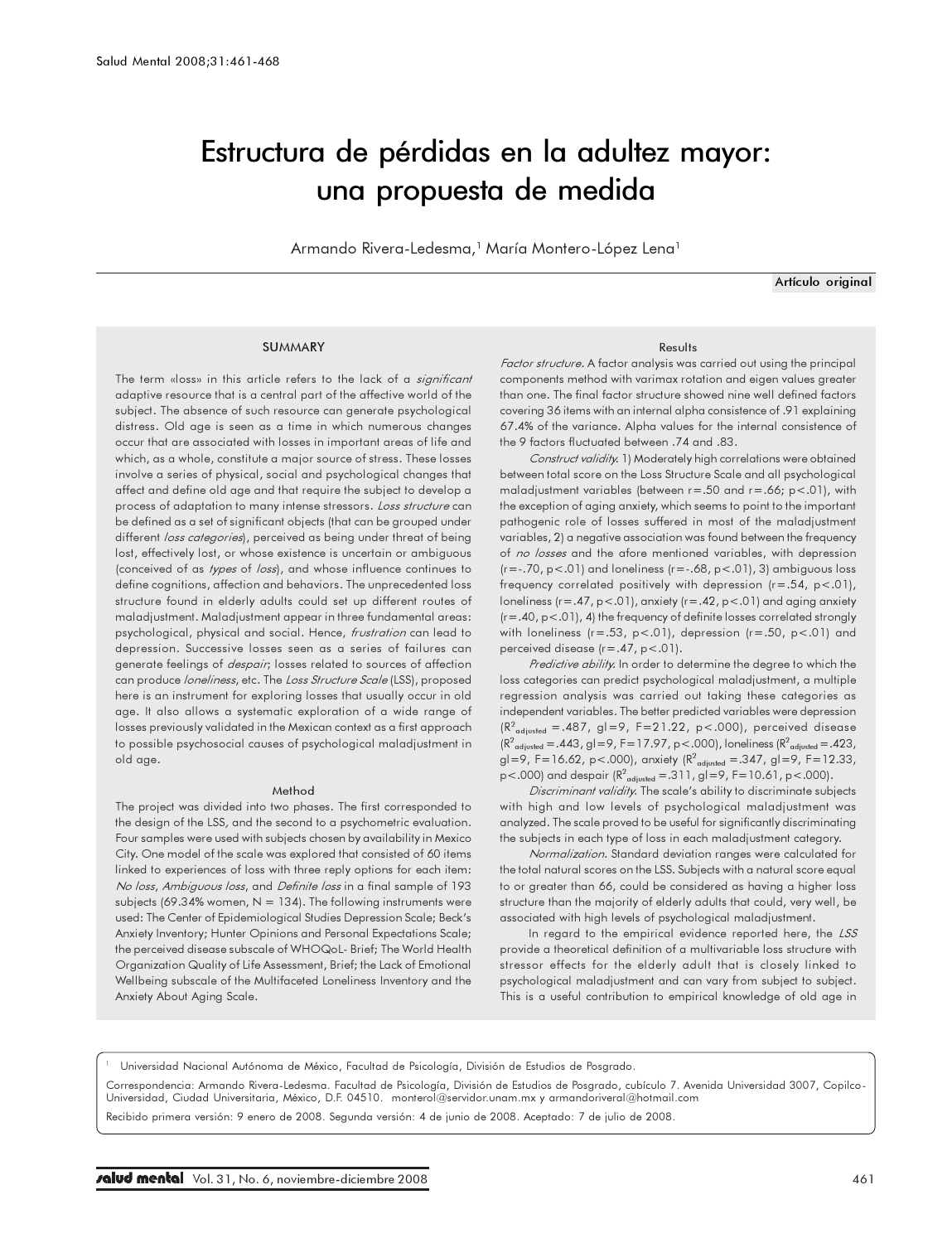Mexico and to research about health psychology, because it could contribute to evaluate the impact of losses in models that explore the effects of stress in elderly adults.

The Loss Structure construct developed for the purpose of this research was the result of an analysis of the experience generated by losses suffered in old age. Elderly persons have to face losses which, as they accumulate, will demand constant readjustment of life conditions. The nine areas resulting from the Loss Structure Scale attempt to cover a broad spectrum of possible losses that can occur in old age.

Key words: Loss, loneliness, depression, anxiety, disease, old age.

#### RESUMEN

La estructura de pérdidas puede ser definida como el conjunto de objetos significativos (susceptibles de ser agrupados en diferentes clases de pérdidas), percibidos bajo amenaza de ser perdidos, efectivamente perdidos, o cuya pertenencia es insegura o ambigua (concebibles como tipos de pérdidas), en una etapa determinada de la vida, y cuya influencia define cogniciones, afectos y conductas ante ella. La estructura de pérdidas presente en la adultez mayor, sin precedente en la vida del sujeto, podría definir diferentes rutas de desajuste. La Escala de Estructura de Pérdidas (EEP) propuesta aquí, es un instrumento cuyo propósito es permitir la exploración de las pérdidas que suelen ocurrir en la adultez mayor. La EEP permite la exploración sistemática de un abanico de pérdidas previamente validadas en un contexto latinoamericano, mexicano, como una primera aproximación a las posibles causas psicosociales del desajuste psicológico en la adultez mayor.

La EEP propuesta aquí, obtuvo una estructura factorial compuesta de nueve factores bien definidos que en conjunto incluyeron 36 reactivos, con una consistencia interna alfa de .91 que explicó 67.4% de la varianza. La consistencia interna de los nueve factores fluctuó entre valores alfa de .74 y .83.

Además, se obtuvieron correlaciones moderadamente altas entre el total del puntaje de la EEP con todas las variables de desajuste psicológico (entre r=.50 y r=.66; p<.01), excepto con la ansiedad ante el envejecimiento. Así, se encontró una asociación negativa entre la frecuencia de no pérdidas y dichas variables, destacando la depresión (r=-.70, p<.01) y la soledad (r=-.68, p<.01). La frecuencia de pérdidas ambiguas se correlacionó positivamente con Depresión (r=.54, p<.01), Soledad (r=.47, p<.01), Ansiedad (r=.42, p<.01) y Ansiedad ante el envejecimiento (r=.40, p<.01). La frecuencia de pérdidas consumadas se correlacionó de manera importante con soledad (r=.53, p<.01), depresión (r=.50, p<.01) y enfermedad percibida (r=.47, p<.01).

La escala fue útil para discriminar sujetos con altos y bajos niveles de desajuste psicológico. Adicionalmente, se incluyeron valores normalizados de los distintos puntajes de la Escala de Estructura de Pérdidas.

Asimismo, la EEP permitió definir teóricamente, a partir de la evidencia empírica reportada aquí, la existencia de una estructura multivariable de pérdidas, con efectos estresores para el adulto mayor, íntimamente ligada al desajuste psicológico y que puede variar de sujeto a sujeto. Esta es una aportación útil al conocimiento empírico de la vejez en nuestro país, y a la investigación en psicología de la salud, porque permite evaluar el impacto de las pérdidas en modelos de exploración de los efectos del estrés en adultos mayores.

El constructo de Estructura de Pérdidas, desarrollado para esta investigación, fue resultado del análisis de la experiencia generada por las pérdidas sufridas en la adultez mayor. El viejo se enfrenta a pérdidas (a una estructura de pérdidas) que de manera acumulada exigirá de él un reajuste constante a sus condiciones de vida. Por lo tanto, las nueve áreas resultantes de la Escala de Estructura de Pérdidas pretenden cubrir un amplio espectro de las posibles pérdidas susceptibles de ocurrir en la adultez mayor.

Palabras clave: Pérdidas, soledad, depresión, ansiedad, enfermedad, adultez mayor.

### INTRODUCCIÓN

Un sujeto puede ser privado de muchas cosas tangibles e intangibles, reales o simbólicas, pero no siempre cualquier cosa de que se le prive le significará una pérdida. Entendemos la ocurrencia de una pérdida cuando ésta alude a la privación de un recurso adaptativo significativo; un recurso es significativo, cuando forma parte importante del mundo afectivo del sujeto. Bajo estos términos, la privación de tal recurso puede generar un dolor afectivo (*distress* psicológico). La vejez puede ser vista como la etapa de la vida en la que ocurren numerosos cambios asociados con pérdidas en áreas importantes de la existencia,<sup>1</sup> que en conjunto constituyen una importante fuente de estrés.<sup>2</sup> Estas pérdidas entrañan una serie de cambios físicos, sociales y psicológicos que matizan y definen la vejez, y que exigen del sujeto el despliegue de un proceso de adaptación ante estresores intensos y numerosos.

Lo que caracteriza a las pérdidas presentes en la vejez, con respecto a las que ocurren en etapas previas es que a diferencia de éstas últimas, las pérdidas objetales en la

adultez mayor suelen presentarse en un ordenamiento o sucesión singular de viejo a viejo, cuyo efecto acumulativo provoca que tales pérdidas actúen con cierta simultaneidad. La aparente simultaneidad en la ocurrencia de estas pérdidas, o incluso su ocurrencia aislada, es difícilmente pronosticable porque como señala Baltes, $^3$  hay una gran variación en cuanto a la naturaleza y el tiempo en que ocurren los eventos en la vejez. Evidentemente, cada adulto mayor irá afrontando pérdidas en un ordenamiento, en una sucesión singular, y cada una de ellas tendrá un valor afectivo específico y singular para él, muy probablemente diferente al experimentado por otros ancianos. A este conjunto de pérdidas le llamaremos aquí: *Estructura de pérdidas.*

La estructura de pérdidas puede ser definida como el conjunto de objetos significativos (susceptibles de ser agrupados en diferentes *clases de pérdidas*), percibidos bajo amenaza de ser perdidos, efectivamente perdidos, o cuya pertenencia es insegura o ambigua (concebibles como *tipos de pérdidas*), en una etapa determinada de la vida, y cuya influencia continúa definiendo cogniciones, afectos y conductas ante ella. Lazarus<sup>4</sup> destacó el papel diferencial de una *pérdida con-*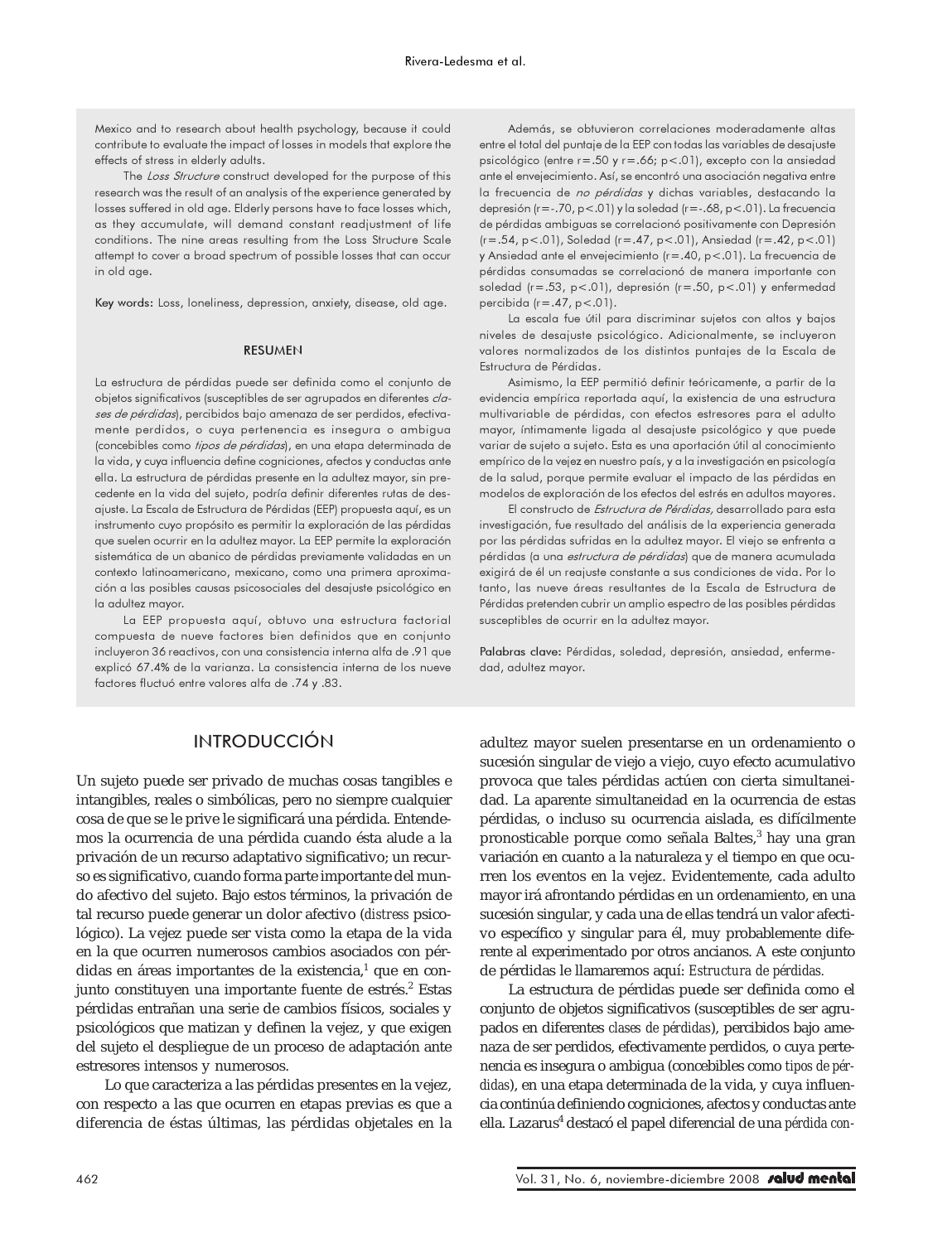sumada, por un lado, y la *amenaza de pérdida*, por otro. Boss<sup>5</sup> por su parte, destacó la importancia diferencial de la *pérdida ambigua*, en la cual el sujeto no alcanza a precisar si ha perdido o no al objeto, obstaculizando el proceso de duelo y prolongando la angustia derivada de la amenaza de pérdida. Cada etapa del ciclo vital puede ser caracterizada por una estructura de pérdidas con aspectos diferenciales con respecto al resto de ellas. Mahler, $^6$  Blos $^7\,\mathrm{y}$  Colarusso $^8$  han señalado, enfatizando la relación entre pérdidas y separación, que en cada etapa de la existencia se pueden presentar diferentes constelaciones de pérdidas. Es pertinente sugerir que la *estructura de pérdidas* puede tener un valor clínico importante en el desarrollo ontogenético de la adultez mayor, por el momento relativo de su aparición (coincidencia de la ocurrencia simultánea de pérdidas importantes); su «tamaño», es decir, la cantidad de objetos que incluye; y la intensidad afectiva de éstos en forma individual o en conjunto. La estructura de pérdidas presente en la adultez mayor, sin precedente en la vida del sujeto,<sup>1,3</sup> podría definir diferentes rutas de desajuste que es preciso explorar. Asimismo, cabe esperar que la pérdida de un objeto significativo impacte directamente la capacidad de adaptación de la persona.

En el modelo de ajuste propuesto por Lazarus, $^4$  el estresor hace referencia a una pérdida consumada, a la amenaza de ella o hacia la ambigua posesión de la cosa, la pérdida ambigua. Lo que viene después es la puesta en marcha de un mecanismo que comprende la mediación de distintas variables (recursos internos y externos alternativos y estrategias de afrontamiento), que culmina con el éxito (ajuste) o fracaso (desajuste) adaptativo. El desajuste se hará manifiesto en tres áreas fundamentales: en lo psicológico, lo físico y lo social. Así, es posible que en el caso del adulto mayor, la frustración, que atañe a una pérdida ocurrida en alguna esfera de la vida del sujeto, pueda dar inicio a un cuadro de depresión. A menudo, en el adulto mayor<sup>9</sup> la depresión puede estar asociada a una pérdida significativa.10 Cuando las pérdidas son sucesivas y representan una serie de fracasos, y el sujeto no cree poder contar con recursos suficientes para afrontar el hecho, puede ocurrir el surgimiento de sentimientos de *desesperanza,* es decir, la ausencia de respuesta ante un futuro donde la ocurrencia de lo deseable es percibido como improbable.<sup>11</sup>

Cuando las pérdidas atañen a las fuentes proveedoras de afecto, pueden surgir sentimientos de *soledad*. 12 Ahora bien, las pérdidas provocan separaciones, $^1$  y estas separaciones podrán también asociarse a sentimientos de soledad y desamparo. Por otro lado, cuando la pérdida se presenta como amenaza, y no como un hecho consumado, surge entonces la ansiedad, que en el caso del adulto mayor, puede tomar la forma de *ansiedad ante la veje*z13 y/o *ansiedad ante la muert*e.<sup>14</sup> Igualmente se pueden presentar sentimientos de depresión, desesperanza, soledad, ansiedad, ansiedad ante la muerte o ante el envejecimiento, etc. Estados que suponen cierto grado de aflicción psicológica (dolor afectivo).

Cuando sentimientos de indefensión, producto del fracaso en el afrontamiento del estrés, y cierta vulnerabilidad física se combinan con ansiedad y depresión pueden surgir padecimientos psicosomáticos. La enfermedad percibida se refiere a la percepción que un sujeto tiene con respecto a su propia salud. Se ha destacado que ante situaciones de estrés la percepción de los síntomas físicos puede alterarse. Por ejemplo, las pérdidas o los cambios en la existencia que requieren de ajustes de vida permanentes, han sido destacados como factores capaces de ocasionar enfermedad, una menor resistencia y un incremento de la susceptibilidad a la misma.15

La Escala de Estructura de Pérdidas (EEP) propuesta aquí es un instrumento cuyo propósito es permitir la exploración de las pérdidas que suelen ocurrir en la adultez mayor. La EEP permite la exploración sistemática de un abanico de pérdidas previamente validadas en un contexto latinoamericano, mexicano, como una primera aproximación a las posibles causas psicosociales del desajuste psicológico en la adultez mayor.

## MÉTODO

El proyecto se desarrolló en dos fases. La primera correspondió al desarrollo de la EEP y la segunda a su evaluación psicométrica. En el proceso se utilizaron cuatro muestras cuyos sujetos fueron elegidos con las características sociodemográficas descritas en el cuadro 1. Todas las muestras incluyeron sujetos elegidos por disponibilidad en la Ciudad de México.

Con el objetivo de precisar los tipos y clases de pérdidas más frecuentes en la adultez mayor se llevó a cabo una revisión de la bibliografía especializada en el tema, y se realizó una primera aproximación cualitativa con adultos mayores. Esta consistió en diez entrevistas individuales semiestructuradas, con preguntas abiertas relacionadas a la experiencia de pérdida en la adultez mayor, de las cuales se obtuvieron 30 reactivos que fueron utilizados en la primera versión de la EEP (muestra 1). Estos 30 reactivos fueron psicométricamente evaluados en una segunda muestra (muestra 2) compuesta de 177 adultos mayores que acudieron a una clínica familiar del Instituto Mexicano del Seguro Social (IMSS), a una cita de rutina para el tratamiento de enfermedades crónicas tales como hipertensión, diabetes, problemas cardíacos, etc., y para el reabastecimiento de los medicamentos necesarios para su control. Además se verificó que los sujetos participantes estuviesen en condiciones adecuadas para responder a la investigación (por ejemplo sin malestares físicos significativos, orientación adecuada). Se descartaron aquellos sujetos que, bajo nuestro criterio, confirmaron sentirse físicamente mal. Durante el proceso de instrucción sobre cómo responder el cuestionario se verificó que hubiesen comprendido con claridad; por la manera de atender y responder a nuestras instrucciones era posible to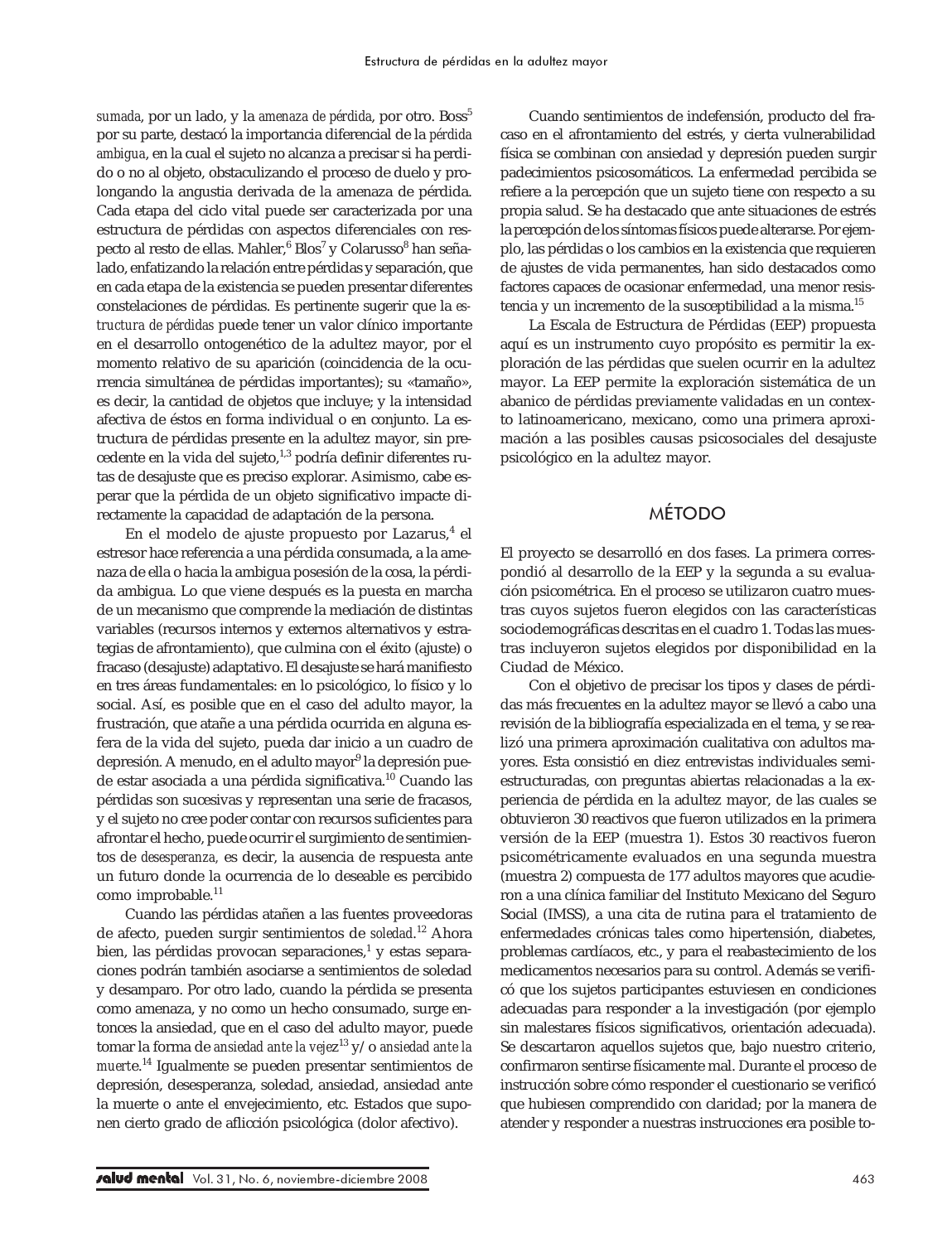mar nota de su capacidad para responder el instrumento. Adicionalmente, si el sujeto se tardaba en responder mucho más de lo usual, o sus respuestas eran atípicas (por ejemplo ignorando las opciones de respuesta y agregando sistemáticamente otras), era descartado automáticamente de la muestra. Asimismo se les aplicó a los sujetos un cuestionario que incluyó información sociodemográfica y los siguientes instrumentos:

*Escala de Estructura de Pérdidas.* En esta versión de 30 reactivos se incluyeron cuatro tipos de pérdidas, de entre las cuales el sujeto debía elegir sólo uno para cada reactivo, ante las entradas *«He perdido….»* aparecía: no pérdida (*«No»*), amenaza de pérdida (*«Aún lo tengo, pero temo perderlo»*), pérdida ambigua (*«A veces creo que sí, a veces creo que no»*) y pérdida consumada (*«Sí»*).

*Escala de Depresión del Centro de Estudios Epidemiológicos* (*CES-D).*16,17 Esta escala mide la sintomatología depresiva en la población general, tristeza y desánimo, dificultades con el sueño y sentimientos de fracaso e inseguridad. En la muestra se obtuvo una consistencia interna alfa de .89.

*Inventario de Ansiedad de Beck* (*BAI).*18 Es un inventario que mide síntomas de ansiedad. En esta investigación se obtuvo una consistencia interna alfa de .89.

Los resultados obtenidos en la muestra 2 produjeron la modificación de la EEP en dos sentidos: por un lado, fue necesario ampliar y modificar los reactivos utilizados a fin de mejorar la consistencia interna del instrumento. Por ello, se llevó a cabo una segunda aproximación cualitativa con seis grupos focales (muestra 3; N=32) centrados en el problema de las pérdidas en la adultez mayor. Con la información resultante se incrementó el número de reactivos en investigación a un total de 60. Por otro lado, los tipos de

pérdidas se redujeron a tres: *no pérdida, pérdida ambigua y pérdida consumada*. Ésta última modificación se instrumentó en virtud de que la amenaza de pérdida presenta una característica especial no prevista: su ocurrencia parece ser efímera, en tanto ocurre y se resuelve rápidamente dando paso a la pérdida consumada o a la conservación del objeto. Al parecer, una amenaza de pérdida posee un carácter transitorio. Una amenaza es un elemento del medio ambiente interno o externo del sujeto que se contrapone o pone en riesgo la posesión o disfrute de un objeto significativo.

Esta amenaza parece exigir una solución inmediata que diluya el estrés resultante; sin embargo, cuando esta exigencia permanece sin solución por un tiempo prolongado, la posesión del objeto en riesgo, antes asumida sin duda alguna, parece transformarse a un carácter incierto. La solución cognitiva parece ser la anticipación de su pérdida, por un lado, y por otro, de manera simultánea, la esperanza de su conservación, lo cual se traduce como una pérdida ambigua. Así, la pérdida ambigua coloca a la amenaza como eje del interjuego entre la pérdida y la no pérdida; interjuego donde la ambigüedad parece dominar el cuadro y el afecto del sujeto, como puede verse en el cuadro 2, donde la *amenaza de pérdida* no se asoció ni a la depresión, ni a la ansiedad en la muestra 2. La versión resultante de los 60 reactivos de la EEP fue explorada finalmente en la muestra 4, a la cual se le pidió responder un cuestionario que incluyó varios instrumentos que formaron parte de una investigación más amplia. Para los efectos del presente trabajo, de estos cuestionarios se utilizó la información sociodemográfica; las escalas CES-D y BAI, descritos para la muestra 2; la nueva versión de la EEP, así como los siguientes instrumentos:

| Variable                  | Muestra 1      | $(n=10)$           | Muestra 2 | $(n=177)$        | Muestra 3 | $(n=32)$           |     | Muestra $4(n=193)$     |
|---------------------------|----------------|--------------------|-----------|------------------|-----------|--------------------|-----|------------------------|
| - Hombres                 |                | $(10.0\%)$         | 89        | (50.3%)          | 11        | (34.3%)            | 59  | (30.6%)                |
| - Mujeres                 | 9              | $(90.0\%)$         | 88        | (49.7%)          | 21        | (65.7%)            | 134 | $(69.4\%)$             |
| Media de edad gral.       |                |                    |           |                  |           |                    |     |                        |
| - Hombres                 |                | 61.7 $(DS = 7.65)$ |           | $73.2$ (DS=6.5)  |           | $60.8\%$ (DS=7.90) |     |                        |
| - Mujeres                 |                | $70.0$ (DS=4.72)   | 60.9      | $(DS=8.60)$      | 69.1      | $(DS = 7.50)$      |     | $60.0\%$ (DS=7.50)     |
| Situación marital         |                |                    |           |                  |           |                    |     |                        |
| - Con compromiso          | 5              | $(50.0\%)$         | 126       | (71.2%)          | 14        | (43.7%)            | 94  | (48.7%)                |
| - Sin compromiso          | 5              | $(50.0\%)$         | 51        | (28.8%)          | 18        | (56.3%)            | 99  | (51.3%)                |
| Trabajan                  | 3              | $(30.0\%)$         | 75        | (42.4%)          |           | (21.8%)            | 89  | (45.6%)                |
| No trabajan               |                | $(70.0\%)$         | 102       | (57.6%)          | 25        | (78.2%)            | 104 | $(54.4\%)$             |
| Católicos                 | 8              | $(80.0\%)$         | 151       | (85.3%)          | 28        | (87.5%)            | 4   | 2.1%)                  |
| Cristianos no católicos   | $\overline{2}$ | $(20.0\%)$         | 20        | (11.3%)          | 2         | (6.25%)            | 189 | (97.9%)                |
| Sin religión              |                |                    | 6         | $(3.4\%)$        | 2         | (6.25%)            |     |                        |
| Nivel educativo           |                |                    |           |                  |           |                    |     |                        |
| - Primaria                | 4              | $(40.0\%)$         | 73        | (41.2%)          | 13        | (40.6%)            | 70  | (36.3%)                |
| - Secundaria              | 4              | $(40.0\%)$         | 54        | (30.5%)          | 8         | $(25.0\%)$         | 53  | (27.5%)                |
| - Preparatoria            |                | $(10.0\%)$         | 23        | $(13.0\%)$       | 4         | (12.5%)            | 22  | $(11.4\%)$             |
| - Universitarios          |                | $(10.0\%)$         | 27        | (15.3%)          |           | (21.9%)            | 48  | (24.9%)                |
| Procedencia de la muestra |                | Comunidad          |           | Clínica del IMSS |           | <b>INAPAM</b>      |     | Congregación cristiana |

Cuadro 1. Características sociodemográficas de las muestras utilizadas en la Escala de Estructura de Pérdidas

IMSS: Instituto Mexicano del Seguro Social; INAPAM: Instituto Nacional de las Personas Adultas Mayores. Todas las muestras fueron extraídas en la Ciudad de México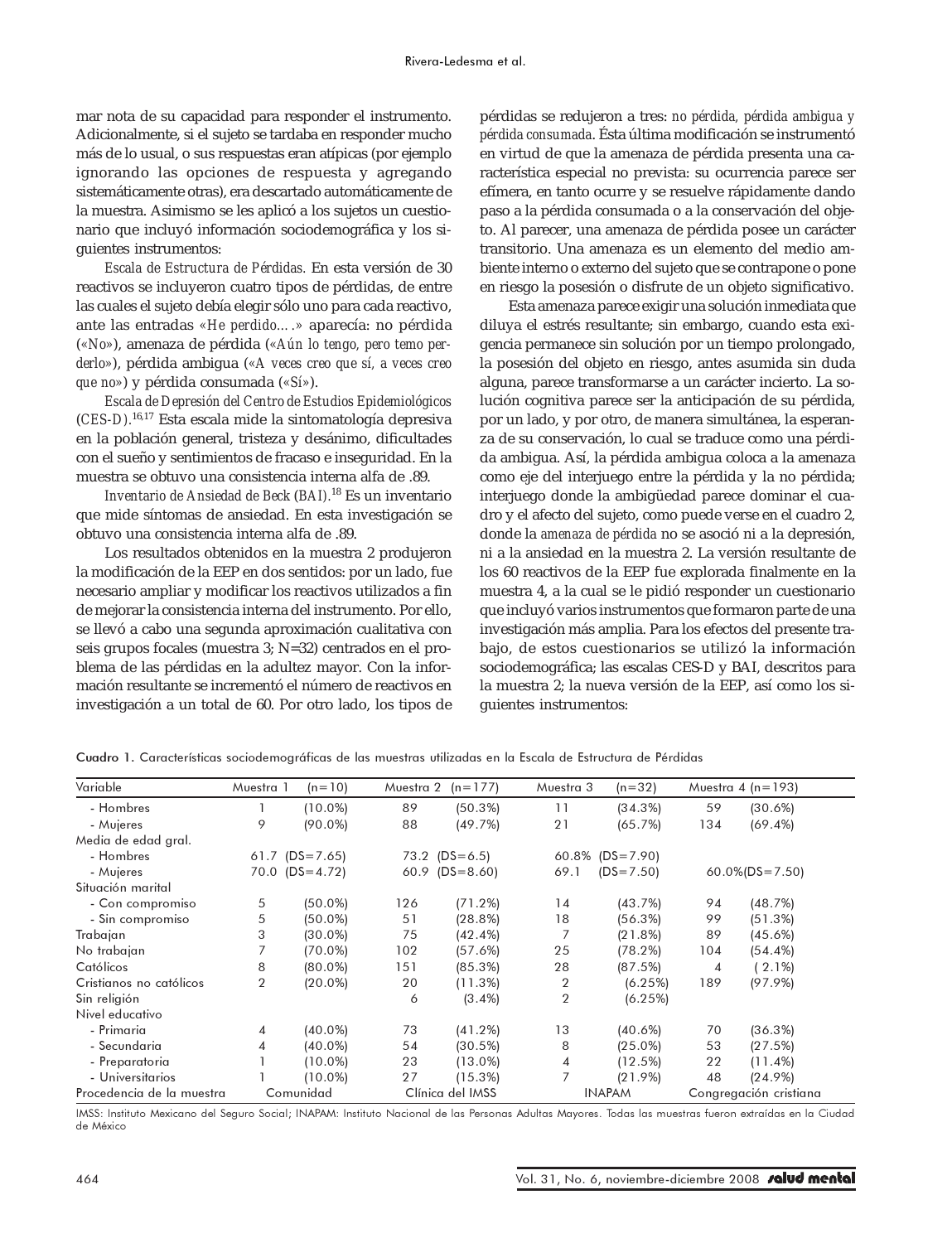*Escala HOPES, Hunter Opinions and Personal Expectations Scale.*11 Mide esperanza, desesperanza y esperanza personal globa*l.* Concibe la desesperanza como la respuesta al futuro percibido, donde lo deseable es subjetivamente evaluado como improbable. Adaptada a adultos mayores mexicanos,<sup>19</sup> en este trabajo sólo se utilizó la sub-escala de desesperanza, con una consistencia interna alfa de .74.

*WHOQoL- Brief. The World Health Organization Quality of Life Assessment, Brief (WHOQOL-Group).<sup>20</sup>* La Sub-escala de enfermedad percibida forma parte de la escala de Calidad de Vida WHOQoL- Brief, adaptada para su uso en adultos mayores mexicanos por González-Celis y Sánchez-Sosa.20 En la presente nvestigación obtuvo una consistencia interna de .84.

Inventario Multifacético de Soledad, IMSOL, Sub-escala de C*arencia de Bienestar Emocional*. 12,21 El IMSOL mide la soledad, definiéndola como un fenómeno multidimensional, psicológico y potencialmente estresante, resultado de carencias afectivas, reales o percibidas, capaz de impactar diferencialmente al funcionamiento y salud físicos y psicológicos del individuo. En la muestra 4 del presente trabajo y después del análisis de componentes principales con rotación varimax y valores eigen mayores a uno, se descartaron nueve reactivos, obteniéndose una estructura factorial final compuesta de dos factores (carencia de propósito e insatisfacción con la vida, y desvinculación familiar), que en conjunto explicaron 58.4% de la varianza, con una consistencia interna de .82 y .84 para los factores, respectivamente, y de .89 para toda la escala.

*Escala de Ansiedad ante el Envejecimiento* (*EAE).*13 Adaptada para su uso en adultos mayores mexicanos,<sup>22</sup> la escala parece medir ansiedad ante el propio proceso de envejecimiento. En la presente investigación sólo se consideró el total de la escala, habiendo obtenido una consistencia interna alfa general de .77.

El análisis estadístico se llevó a cabo en el sistema SPSS v. 11.0

### RESULTADOS

*Estructura factorial.* Mediante análisis factorial por el método de componentes principales con rotación Varimax y valores eigen mayores a uno, la estructura factorial final arrojó nueve factores bien definidos que en conjunto incluyeron 36 reactivos, con una consistencia interna alfa de .91 que explicó 67.4% de la varianza. La consistencia interna de los nueve factores fluctuó entre valores alfa de .74 y .83 (cuadro 3).

*Validez de constructo.* Se calculó la correlación entre la EEP y las variables de desajuste psicológico (depresión, ansiedad, soledad, desesperanza, enfermedad percibida, ansiedad ante el envejecimiento), con los resultados descritos en el cuadro 4, se consideraron como criterio de interpretación exclusivamente las asociaciones (r de Pearson) iguales

Cuadro 2. Asociación entre la depresión, ansiedad y la frecuencia de los tipos de pérdidas de la EEP

|                |              | Frecuencia de |          |           |  |  |
|----------------|--------------|---------------|----------|-----------|--|--|
|                |              | Amenaza de    | Pérdida  | Pérdida   |  |  |
| Escala         | No pérdida   | pérdida       | ambigua  | consumada |  |  |
| CES-D          | $-.405**$    |               | $.221*$  | $.331**$  |  |  |
| BAI            | $-.590**$    |               | $.467**$ | $.280**$  |  |  |
| $*$ p $< 0.05$ | ** $p < 0$ 1 |               |          |           |  |  |

Cuadro 3. Escala de Estructura de Pérdidas. Estructura factorial rotada. Cargas factoriales y consistencia interna alfa

|    | Factores                                                             |              |              |
|----|----------------------------------------------------------------------|--------------|--------------|
| 1. | Recursos económicos                                                  | Alfa $=.83$  |              |
|    | 11. El tener suficiente dinero para mis gastos                       |              | .817         |
|    | 33. Dinero con el que contaba cada mes                               |              | .752         |
|    | 21. El sentir que tenía el dinero que necesitaba                     |              | .747         |
|    | 6. La seguridad de estar económicamente protegido                    |              | .657         |
|    | 17. El saber que tengo dinero para ver por mi gente                  |              | .641         |
|    | 2. Hijos                                                             | $Alfa = .88$ |              |
|    | 35. La presencia de mis hijos                                        |              | .817         |
|    | 8. La cercanía de mis hijos<br>36. El que mis hijos vinieran a verme |              | .776<br>.769 |
|    | 13. La atención de mis hijos                                         |              | .735         |
|    | 3. Sentido de la vida                                                | $Alfa = .82$ |              |
|    | 4. El sentir que valgo la pena                                       |              | .836         |
|    | 3. El sentido de mi vida                                             |              | .797         |
|    | 10. El saber para qué vivo                                           |              | .709         |
|    | 24. El saber para qué lucho                                          |              | .590         |
|    | 4. Salud                                                             | $Alfa = .79$ |              |
|    | 1. El sentirme físicamente bien                                      |              | .783         |
|    | 18. El sentirme sano                                                 |              | .771         |
|    | 31. El saber que mi cuerpo funciona bien                             |              | .711         |
|    | 2. Seguridad para hacer lo que antes hacía                           |              | .611         |
|    | 5. Seguridad en sí mismo y ser útil                                  | $Alfa = .79$ |              |
|    | 30. Seguridad para tomar decisiones                                  |              | .747         |
|    | 27. Confianza en mí mismo                                            |              | .626         |
|    | 29. El ser necesario para los demás                                  |              | .621         |
|    | 25. El que me buscaran cuando había problemas                        |              | .607<br>.431 |
|    | 5. El sentirme productivo cada día                                   |              |              |
|    | 6. El mundo que conocí                                               | $Alfa = .77$ | .763         |
|    | 12. Lo que la gente decía que yo era<br>28. El mundo que conocía     |              | .745         |
|    | 15. La gente que pensaba o sentía como yo                            |              | .717         |
|    | 26. Lo que siempre fue mi manera de vivir                            |              | .641         |
|    | 7. Pareja afectiva                                                   | $Alfa = .76$ |              |
|    | 20. La mujer (el hombre) que amaba                                   |              | .783         |
|    | 34. El amor de mi vida                                               |              | .746         |
|    | 23. El sentir que podía encontrar una pareja para mí                 |              | .649         |
|    | 7. Los cuidados y el cariño de mi pareja                             |              | .643         |
|    | 8. Amor de Dios y la confianza en El                                 | $Alfa = .74$ |              |
|    | 19. El amor de Dios                                                  |              | .804         |
|    | 22. El sentir que Dios está conmigo                                  |              | .747         |
|    | 9. La confianza en Dios                                              |              | .650         |
|    | 14. El respeto que me tenían por mi trabajo                          |              | .433         |
|    | 9. Compañeros de trabajo                                             | $Alfa = .80$ |              |
|    | 16. La convivencia con mis compañeros de trabajo                     |              | .814         |
|    | 32. Mis compañeros de trabajo                                        |              | .790         |
|    | Alfa de Cronbach aeneral:                                            |              | .91          |

/alud mental Vol. 31, No. 6, noviembre-diciembre 2008 465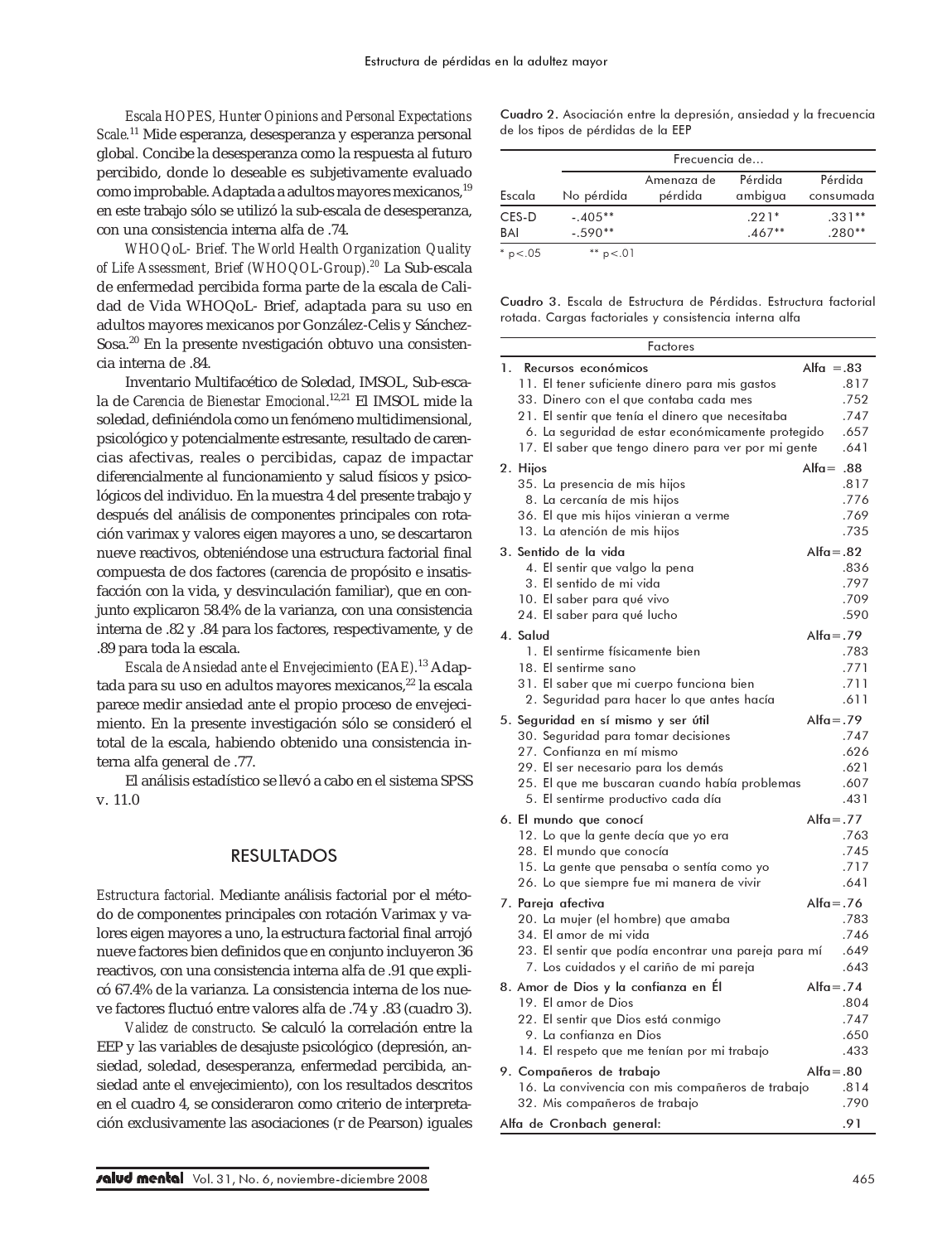| Tipo de Pérdida(Puntajes)            | D        | A        | De       | E        | S        | EAE        |
|--------------------------------------|----------|----------|----------|----------|----------|------------|
| Puntaje total de la EEP              | $.65***$ | $.50**$  | $.53**$  | $.53**$  | $.66***$ | $.37**$    |
| -Recursos económicos                 | $.37**$  | $.36**$  | $.30**$  | $.31**$  | $.48**$  | $.20**$    |
| -Hijos                               | $.36**$  | $.18**$  | $.39**$  | $.28**$  | $.50**$  | $.25***$   |
| -Sentido de la vida                  | $.49**$  | $.28**$  | $.40**$  | $.31**$  | $.40**$  | $.31**$    |
| -Salud                               | $.53***$ | $.55***$ | $.50**$  | $.65***$ | $.41**$  | $.32**$    |
| -Seguridad en sí mismo y el ser útil | $.62**$  | $.43***$ | $.44***$ | $.40**$  | $.52**$  | $.32**$    |
| -El mundo que conocí                 | $.30**$  | $.23**$  | $.20**$  | $.22**$  | $.34***$ | n/s        |
| -Pareja afectiva                     | $.42**$  | $.30**$  | $.31**$  | $.30**$  | $.39**$  | $.20**$    |
| -Amor de Dios y confianza en El      | $.31**$  | $.18**$  | $.30**$  | $.25***$ | $.34**$  | $.31**$    |
| -Compañeros de trabajo               | $.40**$  | $.33**$  | $.19**$  | $.37**$  | $.39**$  | $.18*$     |
| Clase de Pérdidas (Frecuencia)       | D        | A        | De       | E        | S        | <b>AAE</b> |
| No pérdidas                          | $-.70**$ | $-.53**$ | $-.54**$ | $-.53**$ | $-.68**$ | $-.42**$   |
| Pérdidas ambiguas                    | $.54***$ | $.42**$  | $.38**$  | $.31**$  | $.47**$  | $.40**$    |
| Pérdidas consumadas                  | $.50**$  | $.38**$  | $.43**$  | $.47**$  | $.53**$  | $.25***$   |

Cuadro 4. Correlaciones bivariadas entre la Escala de Estructura de Pérdidas y Variables de Desajuste Psicológico

D= Depresión, A=Ansiedad, De=Desesperanza, E=Enfermedad percibida, S=Soledad, EAE= Ansiedad ante el envejecimiento \*\* p<.01, \* p<.05, n/s = No significativo. En negras sólo las asociaciones iguales o mayores a .40

o mayores a .40. Estos resultados muestran: 1) correlaciones moderadamente altas entre el total del puntaje de la EEP con todas las variables de desajuste psicológico (entre r=.50 y r=.66; p<.01), excepto con la ansiedad ante el envejecimiento, lo cual sugiere el importante papel patógeno de las pérdidas sufridas para la mayoría de las variables de desajuste, 2) congruente con lo anterior fue la asociación negativa entre la frecuencia de *no pérdidas* y dichas variables, entre las que destacan la depresión (r=-.70, p<.01) y la soledad (r=-.68, p<.01), 3) la frecuencia de pérdidas ambiguas se correlacionó positivamente con Depresión (r=.54, p<.01), Soledad (r=.47, p<.01), Ansiedad (r=.42, p<.01) y Ansiedad ante el envejecimiento (r=.40, p<.01), 4) la frecuencia de pérdidas consumadas se correlacionó alta y significativamente con soledad (r=.53, p<.01), depresión (r=.50, p<.01) y enfermedad percibida ( $r = .47$ ,  $p < .01$ ), 5) parece ser que las pérdidas de mayor impacto en el ajuste del «viejo» son: la pérdida de la salud, la pérdida de la seguridad en sí mismo y el ser útil, y la pérdida del sentido de la vida. Es fácil identificar desde ya, que estas tres pérdidas son las que hoy por hoy marcan la actitud prejuiciosa de nuestra sociedad ante el adulto mayor, 6) la pérdida del amor de Dios y la confianza en Él, se relacionó de manera moderadamente baja con el desajuste, 7) finalmente, es significativo el hecho de que las pérdidas no afecten sino en una medida muy conservadora a la ansiedad ante el envejecimiento (correlaciones entre r=.18 y r=.32, p<.01).

*Capacidad predictiva.* A fin de determinar la medida en que las clases de pérdidas predicen el desajuste psicológico, se efectuó un análisis de regresión múltiple tomando a éstas como variables independientes, y aquéllas como dependientes, con los resultados descritos en el cuadro 5. Las variables mejor pronosticadas fueron: depresión ( $R^2$ <sub>ajustada</sub> = 487, gl=9, F=21.22, p<.000), enfermedad percibida ( $R^2$ <sub>ajustada</sub>=.443, gl=9, F=17.97, p<.000), soledad ( $R^2_{\text{ajustada}}$  =.423, gl=9, F=16.62,

p<.000), ansiedad (R<sup>2</sup><sub>ajustada</sub> = 347, gl=9, F=12.33, p<.000) y desesperanza ( $\mathbb{R}^2$ <sub>ajustada</sub> = 311, gl=9, F=10.61, p<.000).

*Validez discriminante.* Se analizó la capacidad de la escala para discriminar entre sujetos con altos y bajos niveles de desajuste psicológico, tomando como criterio la frecuencia de ocurrencia de cada tipo de pérdida (*no pérdida, pérdida ambigua y pérdida consumada*) (cuadro 6). Los sujetos fueron catalogados en alto o bajo desajuste, según estuviesen por encima o por debajo del cuartil 75 en cada variable de desajuste. De acuerdo con estos datos, la escala fue útil al discriminar a los sujetos en cada categoría de desajuste, de manera significativa en cada tipo de pérdida. A excepción de la *no pérdida*, donde las medias más altas lógicamente correspondieron a los niveles más bajos de desajuste, en la *pérdida ambigua,* la *pérdida consumada* y el *puntaje total de la EEP,* mantuvieron la relación opuesta. Así, las medias más altas de pérdida discriminaron significativamente a los sujetos con los niveles más altos de desajuste psicológico.

*Normalización*. Finalmente, con el objetivo de contar con un criterio de clasificación normalizado basado en la muestra 4, se estimó la conversión de las puntuaciones naturales totales de la EEP a rangos de desviación estándar

Cuadro 5. Regresión múltiple. Variables independientes: Tipos de pérdidas de la Escala de Estructura de Pérdidas\*

| Variable dependiente         | R <sup>2</sup> Ajustada | gl |       | р    |
|------------------------------|-------------------------|----|-------|------|
| Depresión                    | .487                    | 9  | 21.22 | .000 |
| Enfermedad percibida         | .443                    | 9  | 17.97 | .000 |
| Soledad                      | .423                    | 9  | 16.62 | .000 |
| Ansiedad                     | .347                    | 9  | 12.33 | .000 |
| Desesperanza                 | .311                    | 9  | 10.61 | .000 |
| Ansiedad ante envejecimiento | .134                    | 9  | 4.29  | .000 |

\* Recursos económicos, hijos, sentido de la vida, salud, seguridad en sí mismo y ser útil, el mundo que conocí, pareja afectiva, amor de Dios y confianza en Él, compañeros de trabajo.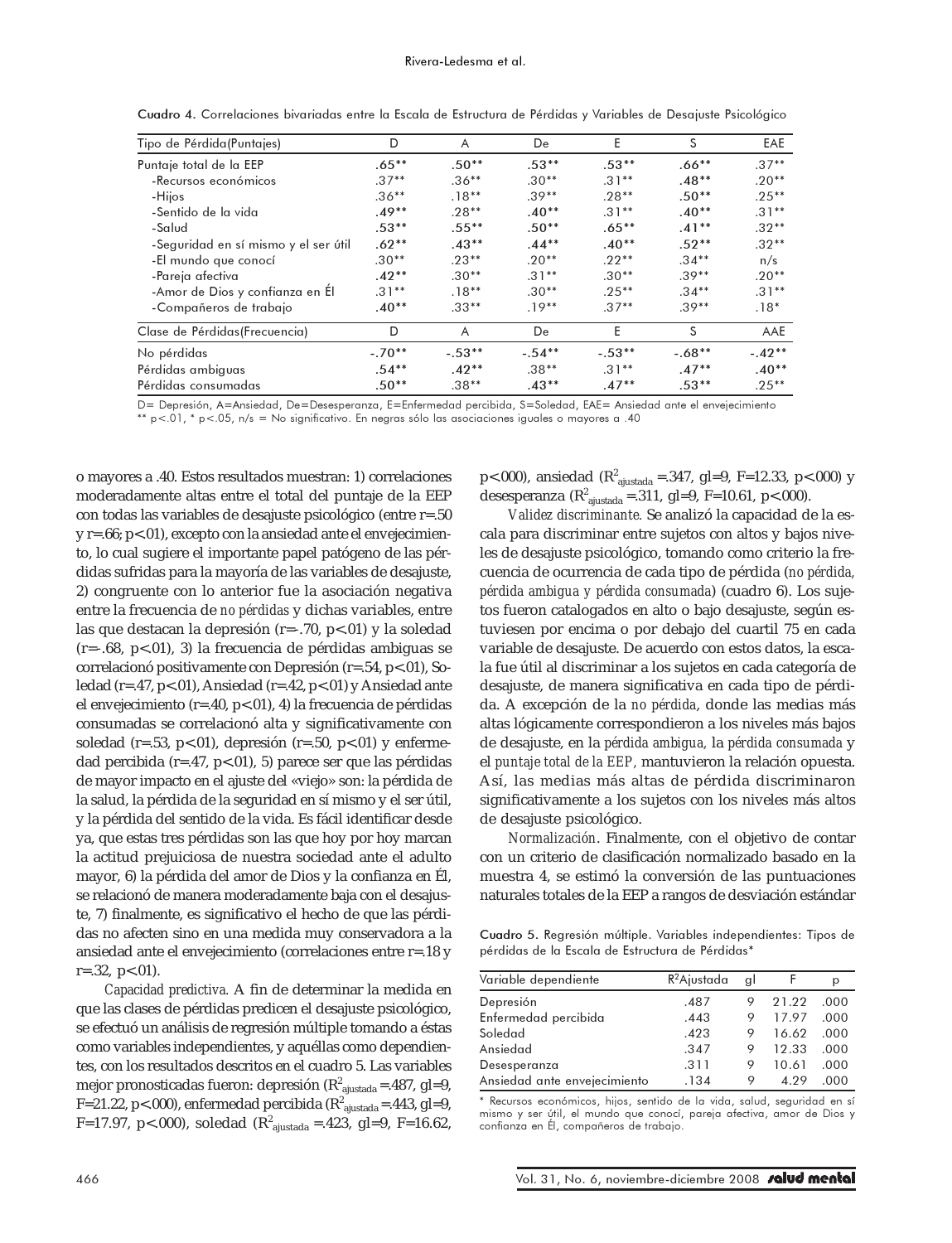(cuadro 7). Los sujetos con una puntuación natural igual o mayor a 66, podrían ser considerados como poseedores de una estructura de pérdidas superior al común de los adultos mayores, que probablemente podría estar asociada a altos niveles de desajuste psicológico.

### DISCUSIÓN

La *Escala de Estructura de Pérdidas* ha permitido definir teóricamente, a partir de la evidencia empírica reportada aquí, la existencia de una estructura multidimensional de pérdidas con efectos estresores para el adulto mayor. Esta estructura está íntimamente ligada al desajuste psicológico y puede variar de sujeto a sujeto. Esta es una aportación útil al conocimiento empírico de la vejez en México, y a la investigación en psicología de la salud, porque permite evaluar el impacto de las pérdidas en modelos de exploración de los efectos del estrés en adultos mayores.

El constructo de *Estructura de pérdidas,* desarrollado para esta investigación, fue resultado del análisis e inte-

Cuadro 6. Diferencias significativas en frecuencia de cada tipo de pérdidas según niveles altos y bajos de afectación emocional

| Tipo de                         |       | Media (DS)    |               |        |            |       |      |
|---------------------------------|-------|---------------|---------------|--------|------------|-------|------|
| Pérdida                         |       | Bajos         | Altos         |        | $\ddagger$ | gl    | p    |
| Depresión                       |       |               |               |        |            |       |      |
| NP                              | 28.80 | (5.79)        | 18.55         | (8.16) | 8.6        | 82.7  | .000 |
| PA                              | 4.76  | (3.85)        | 9.00          | (6.37) | 4.7        | 75.4  | .000 |
| PC                              | 3.43  | (3.81)        | 9.43          | (7.22) | 5.9        | 71.0  | .000 |
| EEP                             | 48.61 | (9.01)        | 64.84 (14.06) |        | 8.1        | 77.8  | .000 |
| Ansiedad                        |       |               |               |        |            |       |      |
| NP                              | 27.57 | (7.37)        | 20.42         | (7.75) | 5.8        | 191.0 | .000 |
| PA                              | 5.24  | (4.56)        | 8.32          | (5.93) | 3.3        | 70.3  | .001 |
| PC                              | 4.17  | (4.75)        | 8.26          | (7.22) | 3.7        | 64.4  | .000 |
| EEP                             | 50.57 | (11.52)       | 61.84 (13.76) |        | 5.6        | 191.0 | .000 |
| Desesperanza                    |       |               |               |        |            |       |      |
| NP                              | 28.29 | (5.83)        | 18.36         | (9.12) | 7.2        | 63.5  | .000 |
| PA                              | 4.95  | (4.11)        | 9.14          | (6.34) | 4.3        | 64.0  | .000 |
| PC                              | 3.74  | (4.02)        | 9.50          | (7.62) | 5.0        | 58.8  | .000 |
| EEP                             | 49.42 | (9.11)        | 65.14 (15.57) |        | 6.7        | 61.1  | .000 |
| Enfermedad percibida            |       |               |               |        |            |       |      |
| NP                              | 27.94 | (6.57)        | 19.87         | (8.83) | 6.0        | 74.8  | .000 |
| <b>PA</b>                       | 5.15  | (4.17)        | 8.38          | (6.52) | 3.3        | 68.7  | .001 |
| PC                              | 3.90  | (4.70)        | 8.75          | (6.80) | 4.7        | 71.6  | .000 |
| EEP                             |       | 49.94 (10.62) | 62.89 (14.35) |        | 5.9        | 74.5  | .000 |
| Ansiedad ante el envejecimiento |       |               |               |        |            |       |      |
| NP                              | 27.53 | (7.35)        | 21.80         | (8.27) | 4.8        | 191.0 | .000 |
| PA                              | 4.86  | (4.40)        | 8.57          | (5.65) | 4.5        | 94.8  | .000 |
| PC                              | 4.60  | (5.34)        | 6.61          | (6.43) | $2.2\,$    | 191.0 | .024 |
| EEP                             |       | 51.05 (12.07) | 58.77 (13.70) |        | 3.9        | 191.0 | .000 |
| Soledad                         |       |               |               |        |            |       |      |
| NP                              | 28.46 | (6.16)        | 18.10         | (7.97) | 8.4        | 72.5  | .000 |
| <b>PA</b>                       | 4.77  | (3.99)        | 9.57          | (6.18) | 5.1        | 65.5  | .000 |
| PC                              | 3.76  | (4.36)        | 9.33          | (7.11) | 5.2        | 64.0  | .000 |
| EEP                             | 49.27 | (9.89)        | 65.24 (13.78) |        | 7.5        | 69.3  | .000 |

NP= No pérdida; PA= Pérdida ambigua; PC= Pérdida consumada; EEP= Total de la Escala de Estructura de Pérdidas.

Cuadro 7. Conversión de puntuaciones totales naturales de la Escala de Estructura de Pérdidas a rangos de desviación estándar

| Rango                                             | Puntuaciones |
|---------------------------------------------------|--------------|
| Desviación Estándar                               | naturales    |
| Menor o igual a 3σ, mayor a 2σ                    | De 71 a 80   |
| Menor o igual a 2σ, mayor a 1.5σ                  | De 66 a 70   |
| Menor o igual a 1.5σ, mayor a 1σ                  | De 61 a 65   |
| Menor o igual a 1σ, mayor a la media              | De 52 a 60   |
| Media 51                                          |              |
| Menor a la media, mayor o igual a-1σ              | De 41 a 50   |
| Menor a -1σ, mayor o igual a -1.5σ                | De 36 a 40   |
| Menor a -1.5σ, mayor o igual a -2σ                | De 31 a 35   |
| Menor a - $2\sigma$ , mayor o igual a - $3\sigma$ | De 20 a 30   |

gración tanto de propuestas teóricas $1,3$  como de estudios cualitativos y exploratorios previos realizados en muestras de adultos mayores mexicanos.<sup>23,24</sup> Dado que cada etapa del ciclo vital puede ser caracterizada por una estructura de pérdidas con aspectos diferenciales, 6-8 la escala propuesta se ha centrado en la adultez mayor como una primera aproximación. Evidentemente, en este periodo de la vida, como en cualquier otro, una estructura de pérdidas con una cualidad afectiva actual importante podría estar asociada con niveles de aflicción afectiva (*distress*), como ha sido ampliamente aceptado en los casos de duelo normal y duelo patológico en la adultez mayor,<sup>25</sup> la depresión, 9,10 así como con otras medidas de desajuste psicológico, como la ansiedad<sup>25</sup> o la enfermedad.<sup>15</sup> Cohen ha sugerido que *situaciones que involucran pérdidas,* como la *acumulación de cambios de vida y los sucesos percibidos como estresantes,* pueden causar enfermedad. Los resultados expuestos coinciden con las tres hipótesis a propósito del papel de las pérdidas en el desajuste psicológico del adulto mayor, pues el anciano enfrenta una *estructura de pérdidas* que de manera acumulada exigirá un reajuste constante de sus condiciones de vida. Así, de manera consistente con lo citado, las nueve áreas resultantes de la Escala de Estructura de Pérdidas pretenden cubrir un amplio espectro de las posibles pérdidas susceptibles de ocurrir en la adultez mayor.

### AGRADECIMIENTOS

Agradecemos el apoyo financiero otorgado por el Consejo Nacional de Ciencia y Tecnología del Gobierno de México por medio de la beca No. 95177 para la realización de estudios doctorales otorgada al primer autor de este trabajo. Con amor y admiración para la señora Consuelo Ledesma Galindo, *Chelina.*

#### **REFERENCIAS**

- 1. Bar-Tur L, Levy-Shiff R. Coping with losses and past trauma in old age: the separation-individuation perspective. J Personal Interpersonal Loss 2000;5:263-281.
- 2. Koenig HG, Smiley M, González JAP. Religion health and aging: A review and theoretical integration. Westport CT: 1st Ed. Greenwood Press; 1988.